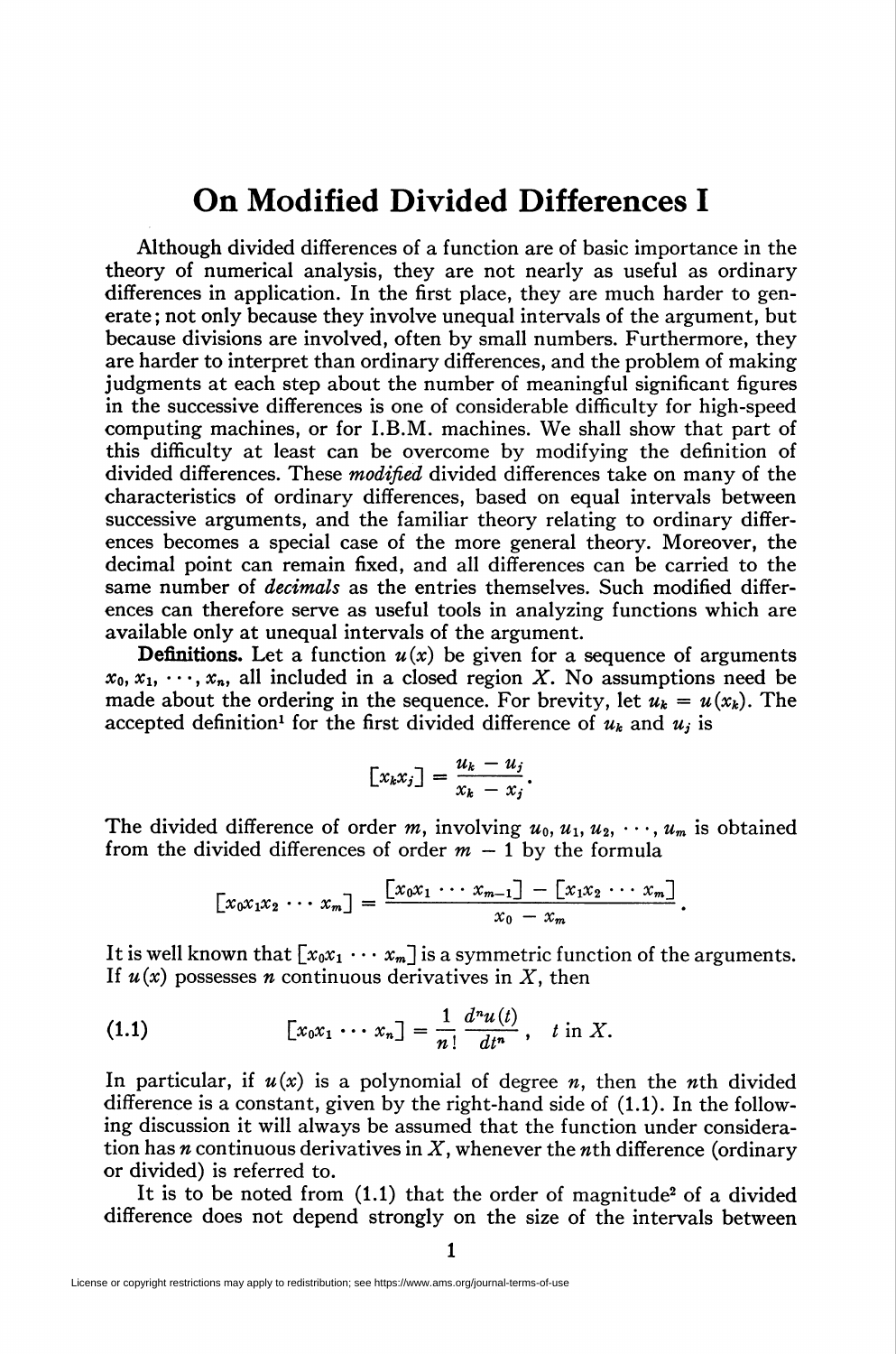successive arguments. In contrast to this, the *n*th *ordinary* difference  $\Delta^n u_0$ is related to the wth derivative of the function as follows :

(1.2) 
$$
\Delta^n u_0 = h^n \frac{d^n u(z)}{dz^n}, \quad z \text{ in } X,
$$

where  $h$  is the constant difference between successive arguments. Hence  $|\Delta^n u_0|$  decreases with h; this is a desirable property. In practice, h can often be chosen small enough so that an approximating polynomial of a given degree shall represent  $u(x)$  with desired accuracy. We can introduce a modified divided difference possessing similar characteristics as follows:

Define the modified first divided difference of  $u_0$  and  $u_1$  by

(1.3) 
$$
[w; x_0 x_1] = w[x_0 x_1] = \frac{w}{x_1 - x_0} (u_1 - u_0),
$$

where w is an arbitrarily chosen positive constant. We shall show in Section II that if there are N arguments  $x_k$  in X, then a useful constant to choose is one which is close in magnitude to

(1.4) 
$$
w = \sum_{k=1}^{N-1} \frac{|x_k - x_{k-1}|}{N-1}.
$$

If the arguments  $x_k$  form an increasing or decreasing sequence in X, then (1.4) becomes

$$
(1.5) \t\t\t w = |x_{N-1} - x_0|/(N-1).
$$

In many cases the order of magnitude of  $x_k - x_{k-1}$  remains the same over the region X, even though the intervals are not all equal. If w is chosen as the average length of the grid intervals in X,  $w/(x_1 - x_0)$  will usually be of the order of magnitude of unity. In that case the number of decimals in the first modified divided difference which have meaning is the same as in the entries  $u(x)$  themselves.

We define

$$
(1.6) \quad [w \,; x_0 x_1 \, \cdots \, x_n] = \frac{nw}{x_0 - x_n} \left\{ [w \,; x_0 x_1 \, \cdots \, x_{n-1}] \, - \, [w \,; x_1 x_2 \, \cdots \, x_n] \right\}.
$$

Again  $nw/(x_n - x_0)$  will usually be of the order of magnitude of unity, and it is reasonable to retain the same number of decimals in all the divided differences as there are in  $u(x)$ .

Since  $w$  was introduced as a device to permit the retention of a fixed decimal point, it is enough to use a value of  $w$  which is close to, but not necessarily equal to, that defined in (1.4).

 $\ddot{\phantom{a}}$ 

It follows from (1.1) and (1.6) that

(1.7) 
$$
[w; x_0x_1 \cdots x_n] = \frac{w^n d^n u(t)}{dt^n}, \quad t \text{ in } X.
$$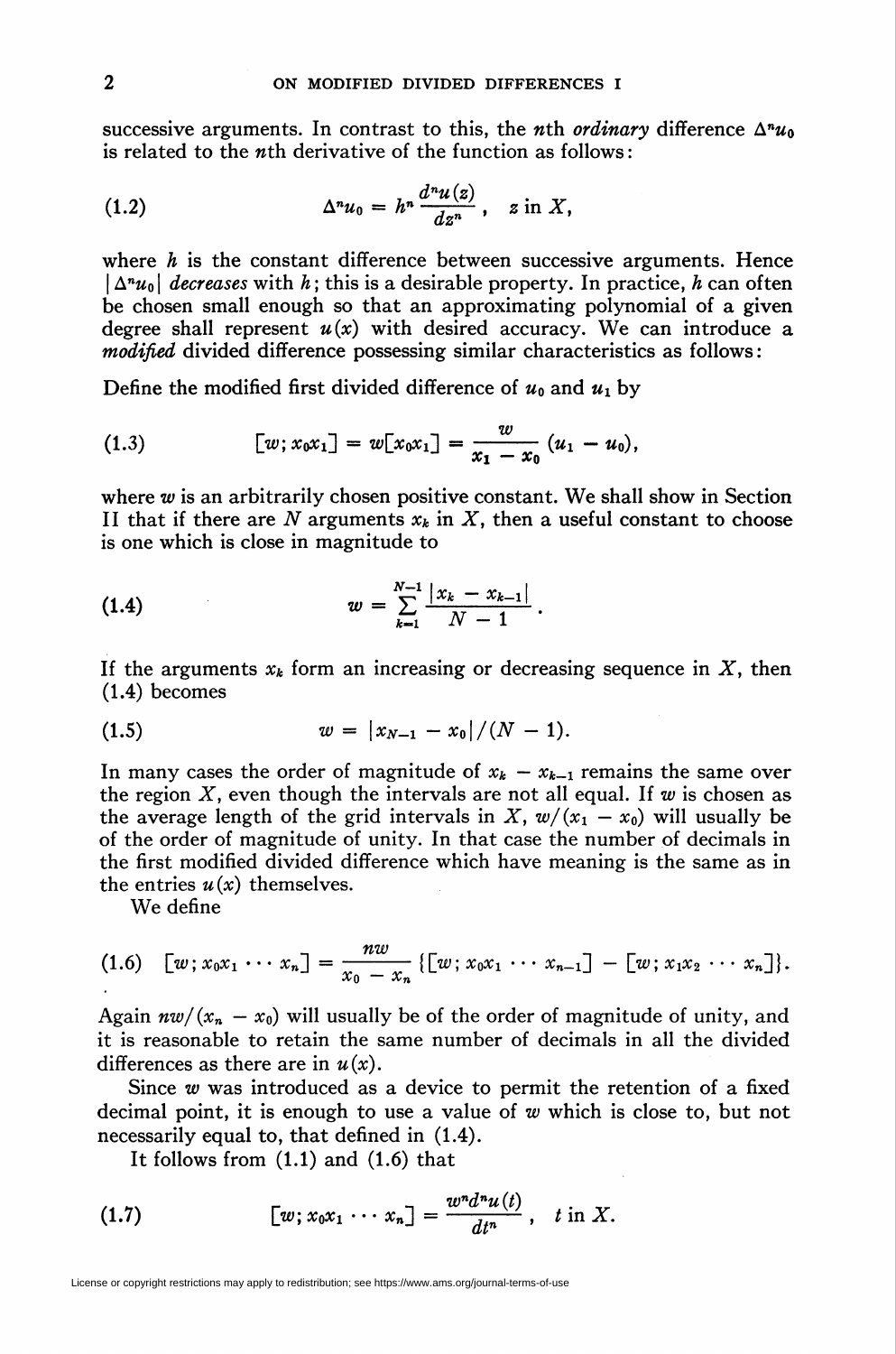The character of the modified divided differences parallels that of ordinary differences, and the rate at which the successive modified divided differences fall off again permits an estimation of the accuracy of a given approximation formula for  $u(x)$  over X. Let

$$
x-x_0= pw; \quad x_k-x_0= p_k w.
$$

The well known identity for divided differences now assumes the following form:

(1.8)  

$$
u(x) = u_0 + p[w; x_0x_1] + \frac{p(p-p_1)}{2!} [w; x_0x_1x_2] + \frac{p(p-p_1)(p-p_2)}{3!} [w; x_0x_1x_2x_3] + \cdots + \frac{p(p-p_1)(p-p_2)\cdots (p-p_{n-1})}{n!} [w; x_0x_1x_2\cdots x_n] + \frac{p(p-p_1)(p-p_2)\cdots (p-p_n)}{(n+1)!} [w; xx_0x_1\cdots x_n].
$$

If the right-hand side of (1.8) is truncated after the divided difference of order  $n$ , then the remainder  $R$  can be expressed by

(1.9) 
$$
R = M[w; xx_0x_1 \cdots x_n] = Mw^{n+1} \frac{d^{n+1}u(t)}{dt^{n+1}}, \quad t \text{ in } X,
$$

where

$$
M=\frac{p(p-p_1)(p-p_2)\cdots (p-p_n)}{(n+1)!}
$$

Whenever  $M$  is numerically less than unity, the magnitude of the divided differences of order  $(n + 1)$  provides an estimate for an upper bound of the truncation error R.

We can write

(1.10) 
$$
[w; x_0 x_1 x_2 \cdots x_m] = \sum_{k=0}^{m} \frac{w^m m! u_k}{\prod_{j=0}^{m} (x_k - x_j)}
$$

where the prime indicates that the factor corresponding to  $j = k$  is to be omitted. In the special case of a divided difference of even order  $2n$ , chosen centrally around  $x_0$ , (1.10) becomes  $\mathcal{L}$   $\alpha$   $\beta$ 

$$
(1.11) \quad [w; x_{-n}x_{-n+1} \cdots x_0x_1 \cdots x_n] = \sum_{k=-n}^{n} \frac{(-1)^{n-k}w^{2n} \binom{2n}{n+k}u_k}{\prod_{j=n}^{n} \binom{x_k-x_j}{k-j}},
$$
\n
$$
(1.12) \quad [w; x_{-n}x_{-n+1} \cdots x_0 \cdots x_n] = \sum_{k=-n}^{n} \frac{\binom{2n}{n+k}(-1)^{n-k}u_k}{\prod_{j=n}^{n} \binom{p_k-p_j}{k-j}}.
$$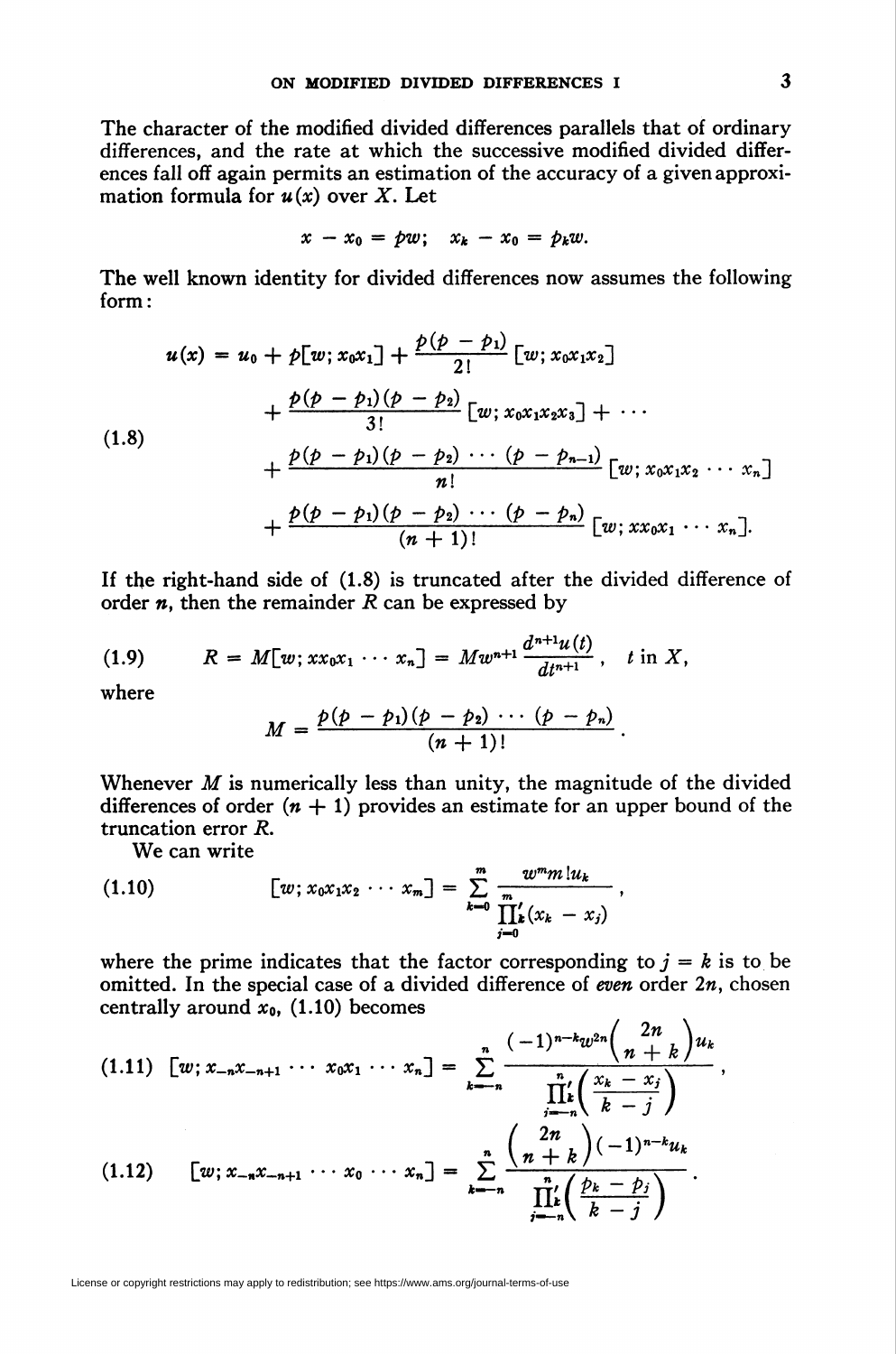In the case where all intervals are equal to  $w, \, p_k = k$ , and (1.12) reduces to the ordinary central difference.

Since the only difference between the modified and ordinary divided difference of order m is the factor  $w<sup>m</sup>m$ ! for all entries in a column of differences, it would appear that just as much information could be obtained from the entries without modification, provided the proper number of significant figures were retained in each difference. This is true. The chief advantages of modified divided differences over ordinary divided differences can be summarized as follows :

1) If  $w$  is suitably chosen the modified differences can be retained to the same number of places as the entries  $u_n$  themselves.

2) The numbers  $nw/(x_k - x_j)$  by which one multiplies are generally of the order of magnitude of unity ; hence it is easy to program their computation for high speed machines.

3) In computing  $u(x)$  from (1.8) the magnitudes of the first neglected divided differences in the region furnish an upper bound of the error, if  $|M|$ in (1.9) is no greater than unity (a case of frequent occurrence).

4) The character of the differences is close to that of the familiar ordinary differences based on equal intervals between successive arguments.

In employing modified divided differences over a large region  $X$ , it is often desirable to consider several subregions, in each of which  $w$  is chosen to be close to the average length of the interval over the subregion.

Error Magnification. Consider the ordinary central difference of even order 2n, based on the entries  $u_{-n}$ ,  $u_{-n+1}$ ,  $\cdots$ ,  $u_n$ —usually denoted by  $\delta^{2n}u_0$ . From (1.12) it is seen that the entry  $u_0$  appears in this difference with the coefficient  $(-1)^{n} \binom{2n}{n}$ . In the neighboring differences  $\delta^{2n} u_k$ ,  $|k| < n$ ,  $u_0$  appears with the coefficient  $(-1)^{n-k}\binom{2n}{n+k}$ . It follows that if  $u_0$  has an error  $\epsilon_0$ which is substantially larger numerically than  $\left|\frac{\delta^{2n}u_k}{\sigma}\right|/\binom{2n}{n}$ , and if the errors in neighboring entries are of a lower order of magnitude, then the differences  $\delta^{2n}u_k$  will alternate<sup>3</sup> in sign, and their numerical ratios to  $\delta^{2n}u_0$  will be approximately  $\binom{2n}{n-k}/\binom{2n}{n}$ . Since the error  $\epsilon_0$  is magnified most in  $\delta^{2n}u_0$ , an incorrect entry can be picked out immediately, and even the order of magnitude of the error can be estimated from the difference pattern. (A divergence of the pattern from that of the binomial coefficient ratios indicates the presence of more than one error.) If a regular function  $u(x)$  is tabulated at equally spaced arguments, systematic differencing of the entries constitutes the most powerful tool for checking the function.

The corresponding modified divided differences, based on unequal intervals between successive arguments, are inherently more difficult to interpret from the viewpoint of error indication. However, certain useful inequalities can be set down. In order to derive them, we shall limit the region  $X$ , and specify that the arguments  $x_k$  form either an increasing or a decreasing sequence. In application this is actually the most important case ; and in a region where  $x_k - x_{k-1}$  changes sign for some k, we may consider the subregions in which the sign of  $x_k - x_{k-1}$  is constant. Furthermore, no essential restriction will be added if for convenience we consider only the case where  $x_k > x_{k-1}$ ; this will now be assumed.

Just as in the case of ordinary differences,  $u_k$  enters into  $2n + 1$  consecutive differences of order  $2n$ . It will be enough to examine a fixed  $u_0$  and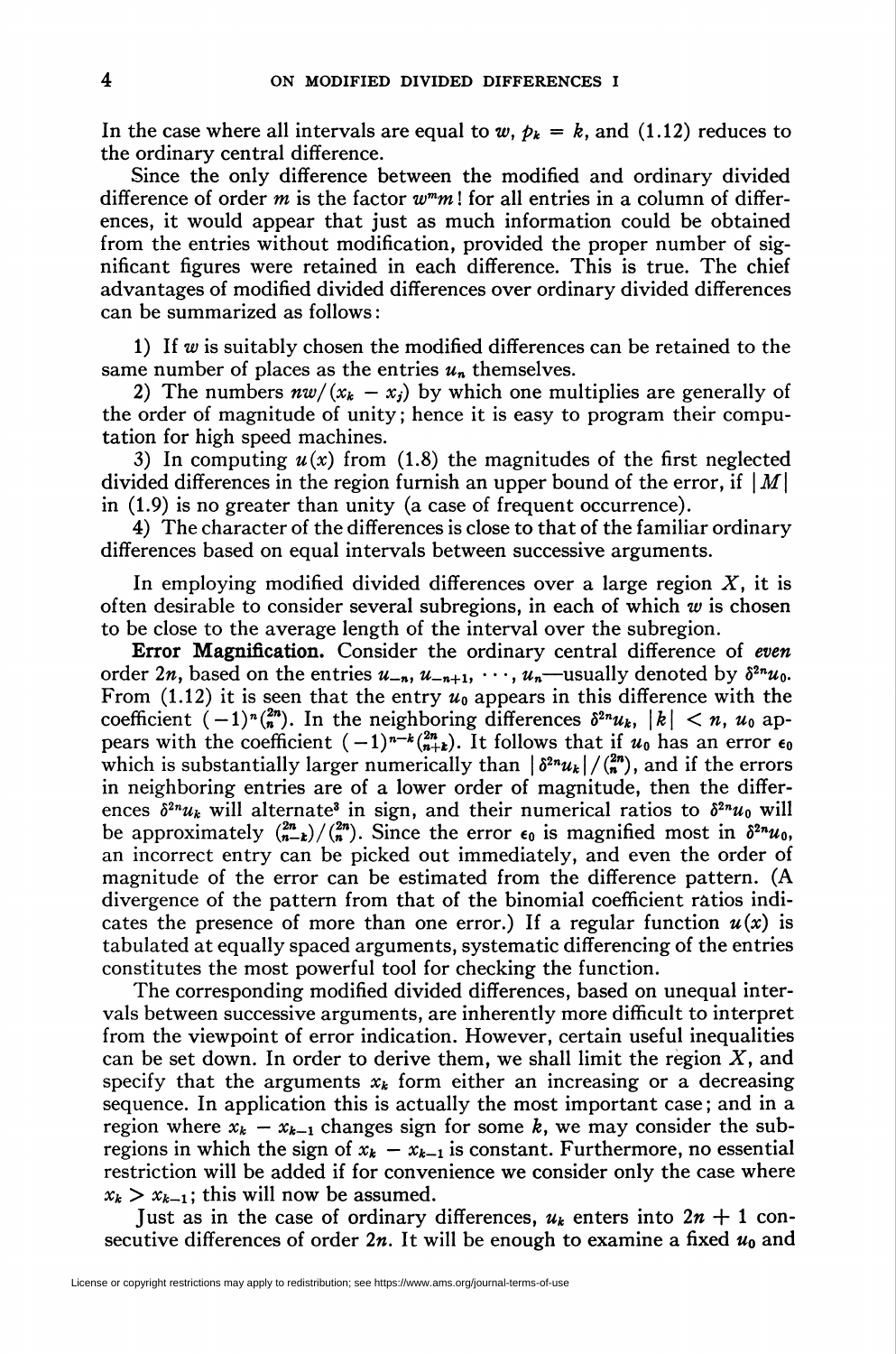to study the coefficients with which it enters into the various differences of order  $2n$ . Let us write

$$
(2.1) \t\t\t \delta_w^{2n} u_0 = [w; x_n x_{n-1} \cdots x_0 \cdots x_{-n}] = \sum_{k=-n}^n M_{0,k}^{(2n)} u_k,
$$

and more generally

$$
(2.2) \t\t \delta_w^{2n} u_m = [w; x_{m-n}x_{m-n+1} \cdots x_{m+n}] = \sum_{k=-n}^n M_{m,k+m}^{(2n)} u_{m+k}.
$$

When no ambiguity is likely to arise, the superscripts will be dropped and we shall write  $M_{m,k}$  for  $M^{(2n)}_{m,k}$ . Let

$$
wc_k = x_k - x_{k-1}
$$

Clearly  $c_k$  is positive, since  $x_k - x_{k-1}$  is assumed positive.

From (1.11) we have

$$
(2.3) \t\t\t M_{0,0} = (-1)^n \binom{2n}{n} / V_{0,0},
$$

where

$$
V_{0,0} = c_0 c_1 \left(\frac{c_0 + c_{-1}}{2}\right) \left(\frac{c_1 + c_2}{2}\right) \left(\frac{c_0 + c_{-1} + c_{-2}}{3}\right) \left(\frac{c_1 + c_2 + c_3}{3}\right) \cdots \\
\times \left(\frac{c_0 + c_{-1} + \cdots + c_{-n+1}}{n}\right) \left(\frac{c_1 + \cdots + c_n}{n}\right) \\
\left(\frac{c_1 + \cdots + c_n}{n}\right) \left(\frac{c_1 + \cdots + c_n}{n}\right) \\
\frac{M_{k,0}}{M_{0,0}} = \frac{(-1)^k}{\prod_{i=1}^{(n+kc)c} (x_0 - x_i)} \prod_{i=1}^{n} \left(\frac{x_0 - x_i}{x_0 - x_0}\right) \left(\frac{1}{c} = 1, \text{ if } k \geq 1. \\
\left(\frac{x_0 - x_0}{x_0 - x_0}\right) \left(\frac{x_0 - x_0}{x_0 - x_0}\right) \left(\frac{x_0 - x_0}{x_0 - x_0}\right) \right) \left(\frac{x_0 - x_0}{x_0 - x_0}\right) \left(\frac{x_0 - x_0}{x_0 - x_0}\right) \left(\frac{x_0 - x_0}{x_0 - x_0}\right) \left(\frac{x_0 - x_0}{x_0 - x_0}\right)
$$

$$
\prod_{j=(n+1)c}^{M(0,0)}(x_j-x_0)
$$

In particular

$$
(2.5) \qquad \frac{M_{1,0}}{M_{0,0}} = \frac{-(x_0-x_{-n})}{(x_{n+1}-x_0)} \; ; \; \frac{M_{-1,0}}{M_{0,0}} = \frac{-(x_n-x_0)}{(x_0-x_{-n-1})} \; .
$$

From (2.4) we have

THEOREM 1. The coefficients  $M_{k,0}$  of  $u_0$  alternate in sign. THEOREM 2. If  $p \leq c_k \leq P$ , for  $-n \leq k \leq n$ , then

$$
(2.6) \qquad \qquad \binom{2n}{n} \frac{1}{P^{2n}} \leq (-1)^n M_{0,0} \leq \binom{2n}{n} \frac{1}{P^{2n}},
$$

(2.7) 
$$
\frac{n}{n+1} \frac{p}{P} \le \frac{-M_{\pm 1,0}}{M_{0,0}} \le \frac{n}{n+1} \frac{p}{p},
$$

$$
(2.8) \qquad \frac{{\binom{2n}{n+k}}}{\binom{2n}{n}} \left(\frac{p}{P}\right)^k \leq \frac{(-1)^k M_{\pm k, 0}}{M_{0,0}} \leq \frac{{\binom{2n}{n+k}}}{\binom{2n}{n}} \left(\frac{P}{p}\right)^k.
$$

The above inequalities follow from  $(2.3)$ ,  $(2.4)$ , and  $(2.5)$ .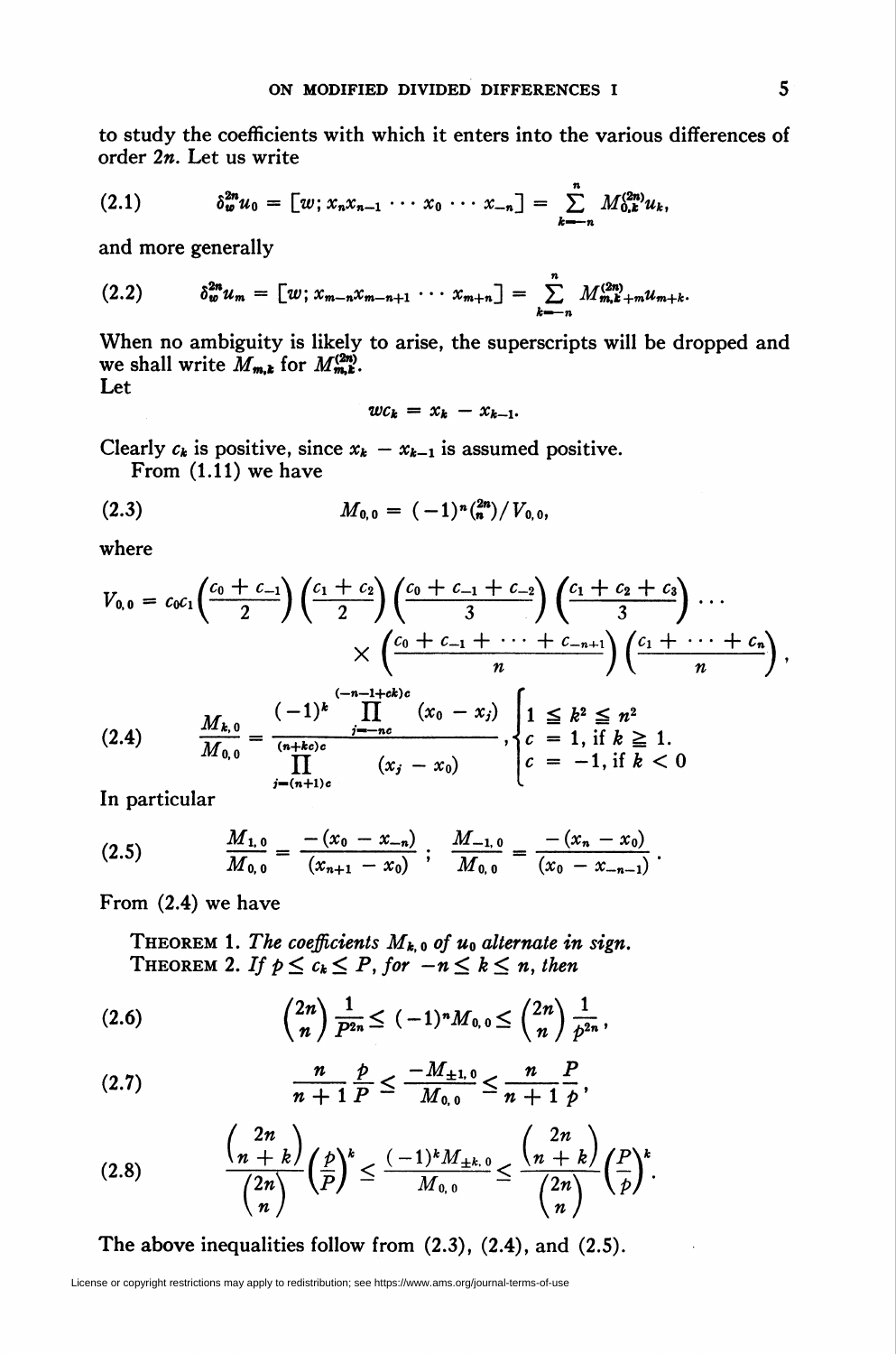If  $P = p = 1$  the inequalities give the well known relations among the coefficients of the ordinary central differences. From (2.6) and (2.8) we have

(») ^(¿r\*)£'iM~'^i+\*>£\*•

THEOREM 3. If  $P \leq \{2(2m + 1)/(m + 1)\}\n^{\frac{1}{2}}$ , the coefficients  $|M_{0.0}^{2n}|$  increase with n. for  $n \geq m$ .

Proof.

$$
|M_{0,0}^{(2n+2)}| = \frac{|M_{0,0}^{2n}|w^2(2n+2)(2n+1)}{(x_0 - x_{-n-1})(x_{n+1} - x_0)} \ge \frac{|M_{0,0}^{2n}|2(2n+1)}{P^2(n+1)} \ge |M_{0,0}^{(2n)}|\frac{2n+1}{2m+1} \frac{m+1}{n+1} \ge |M_{0,0}^{(2n)}|,
$$

since  $2n + 1/(n + 1)$  is an increasing function of n.

COROLLARY 3.1. If  $p \geq \{2(2n + 1)/(n + 1)\}^{\frac{1}{2}}$ ,  $|M_{0,0}^{(2n)}|$  decreases with n. Before applying the previous results, it will be desirable to distinguish between three types of errors in the entries, just as in the case when ordinary differences are under consideration :

*Errors of Type* (a). Systematic errors, prevalent in all entries over a region. Such errors cannot be discovered by differencing methods; hence they will be eliminated from the discussion.

*Errors of Type* (b). Under this category we shall include

1. An isolated error: An error in an entry—say in  $u_0$ —which is considerably larger numerically than the errors of most entries in the region.

2. Multiple errors: This term will be used when two or more entries in a region have errors which are considerably larger numerically than the errors of most entries in the region.

The phrase *considerably larger* is necessarily qualitative, and depends on what degree of magnitudes the tests applied can distinguish.

Errors of Type (c).

1. Errors due to rounding approximate entries to a fixed number of decimals.

2. Errors too small to be considered in Type (b).

3. Errors of a non-systematic type which occur in too many entries of a region to be picked up by differencing tests. Usually all errors of Type (c) will occur in the last two decimal places of the entries. A discussion of errors of Type (c) will be given in Part II of this paper.

Errors of Type (b). Consider an isolated error  $\epsilon_0$  in  $u_0$ . Let  $\bar{u}_0 = u_0 + \epsilon_0$ be the tabulated entry, and suppose that  $M_{0,0}^{(2n)}\epsilon_0$  is of a higher order of magnitude numerically than  $\delta_{\nu}^{2n} u_k$ .

Let  $\delta_{w}^{2n}u_{k}$  be the approximate value of the  $(2n)th$  divided difference in the region, and let

$$
(2.10) \tS\varphi_0^{(2n)} = \delta_w^{2n} u_0 - \delta_w^{2n} u_k, \tS = \text{signum} \left[ \delta_w^{2n} u_0 - \tilde{\delta}_w^{2n} u_k \right].
$$

On the assumption that  $\mathcal{S}\varphi_0^{2n}$  is due primarily to the error, we may write

$$
(-1)^n \rho \epsilon_0 M_{0,0}^{(2n)} = S \varphi_0^{(2n)},
$$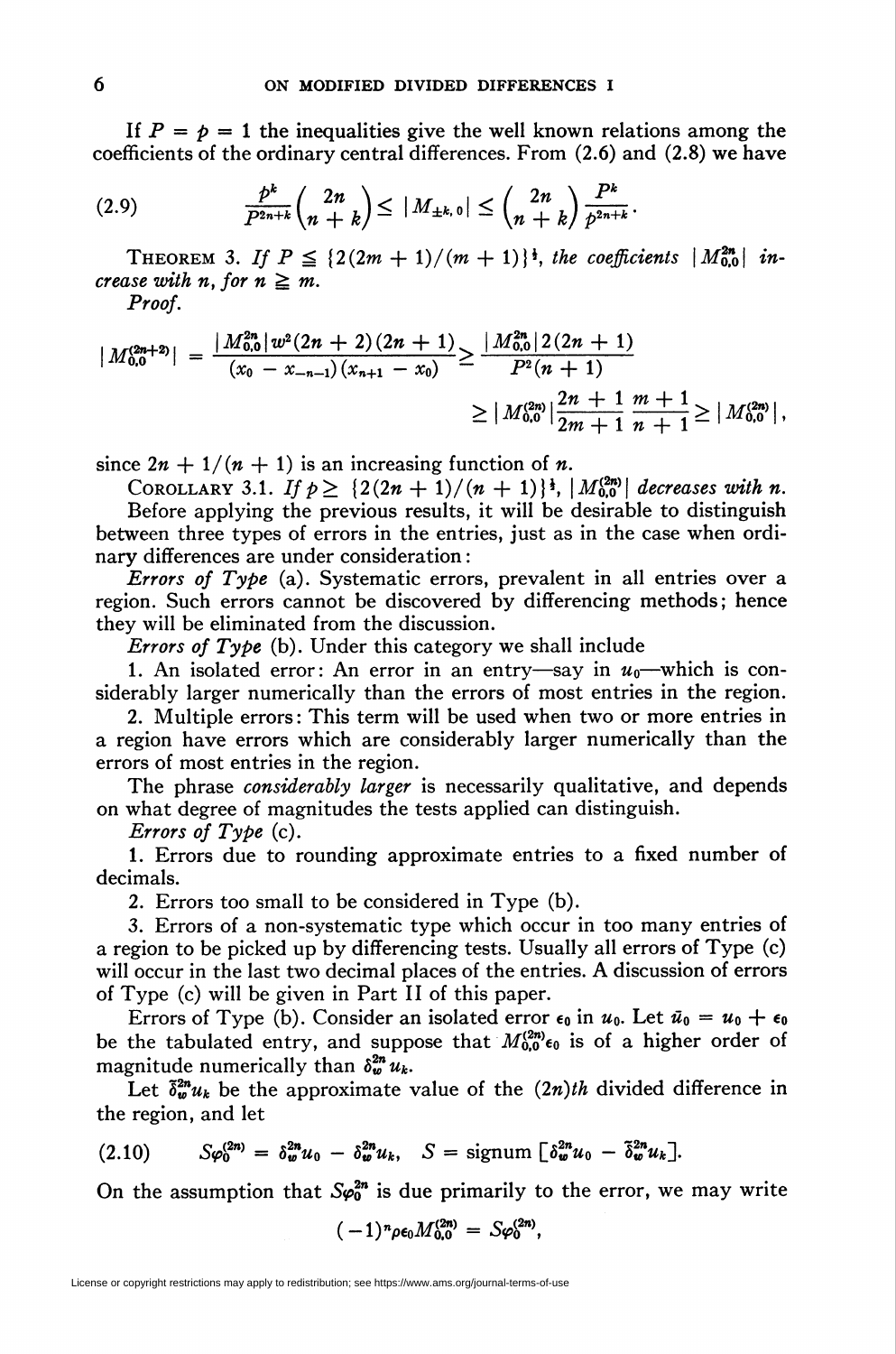where  $\rho$  is a positive number close to unity.

$$
(2.11)
$$
\n
$$
\left|\frac{\varphi_0^{(2n)}}{M_{0,0}}\right| = |\rho \epsilon_0|.
$$
\nFrom (2.6)\n
$$
\frac{\varphi_0^{(2n)} p^{2n}}{\binom{2n}{n}} \leq |\rho \epsilon_0| \leq \frac{\varphi_0^{(2n)} p^{2n}}{\binom{2n}{n}}
$$

The estimation of  $\delta_w^{2n} u_k$  for the region can be avoided. For we may study

(2.13) 
$$
\delta_w^{2n} u_0 - \delta_w^{2n} u_1 = \rho S \varphi_{0,1}^{(2n)}, \text{say}.
$$

If  $\epsilon_0$  is an isolated error, then

$$
(2.13a) \qquad (M_{0,0} - M_{1,0})\epsilon_0 \rho \cong Sp_{0,1}^{(2n)},
$$
\n
$$
\rho S(-1)^n \epsilon_0 \cong \frac{\varphi_{0,1}^{(2n)}}{(-1)^n M_{0,0} \left(1 - \frac{M_{1,0}}{M_{0,0}}\right)}.
$$

From (2.7)

$$
\frac{(-1)^n \varphi_{0,1}^{(2n)}}{M_{0,0}\left(1+\frac{n}{n+1}\frac{P}{p}\right)} \leq \rho S(-1)^n \epsilon_0 \leq \frac{(-1)^n \varphi_{0,1}^{(2n)}}{M_{0,0}\left(1+\frac{n}{n+1}\frac{P}{P}\right)},
$$
\n
$$
(2.14) \quad \frac{\varphi_{0,1}^{(2n)}p^{2n}}{\binom{2n}{n}\left(1+\frac{n}{n+1}\frac{P}{p}\right)} \leq \rho S(-1)^n \epsilon_0 \leq \frac{\varphi_{0,1}^{(2n)}p^{2n}}{\binom{2n}{n}\left(1+\frac{n}{n+1}\frac{P}{P}\right)}
$$

THEOREM 4. If  $\epsilon_0$  is an isolated error, then

$$
(2.15) \qquad \qquad \frac{\delta_w^{2n} u_0 - \delta_w^{2n} u_1}{\delta_w^{2n} u_0 - \delta_w^{2n} u_{-1}} \cong \frac{1 + \frac{x_0 - x_{-n}}{x_{n+1} - x_0}}{1 + \frac{x_n - x_0}{x_0 - x_{-n-1}}}
$$

Proof.

$$
\delta_{\bm{w}}^{2n} u_0 - \delta_{\bm{w}}^{2n} u_1 \cong \epsilon_0(M_{0,0} - M_{1,0}) \cong \epsilon_0 M_{0,0} \left(1 - \frac{M_{1,0}}{M_{0,0}}\right),
$$

$$
\delta_{\bm{w}}^{2n} u_0 - \delta_{\bm{w}}^{2n} u_{-1} \cong \epsilon_0 M_{0,0} \left(1 - \frac{M_{-1,0}}{M_{0,0}}\right).
$$

Then (2.15) follows from (2.4) and the above. Since the right-hand side (2.15) is easy to evaluate, we have a criterion as to whether a possible error is an isolated one. The estimate of the error is furnished by (2.12) or (2.14).

Let us now examine the effect of  $w$  on the location of errors. From the right-hand side of  $(2.10)$  it is clear that if w is chosen excessively small, then significant figures of  $u_k$  will be moved off quickly to the right and it will be impossible to pick up significant errors of the last few places of the entries. Moreover, both P and p will tend to be large, since  $x_k - x_{k-1} = c_k w$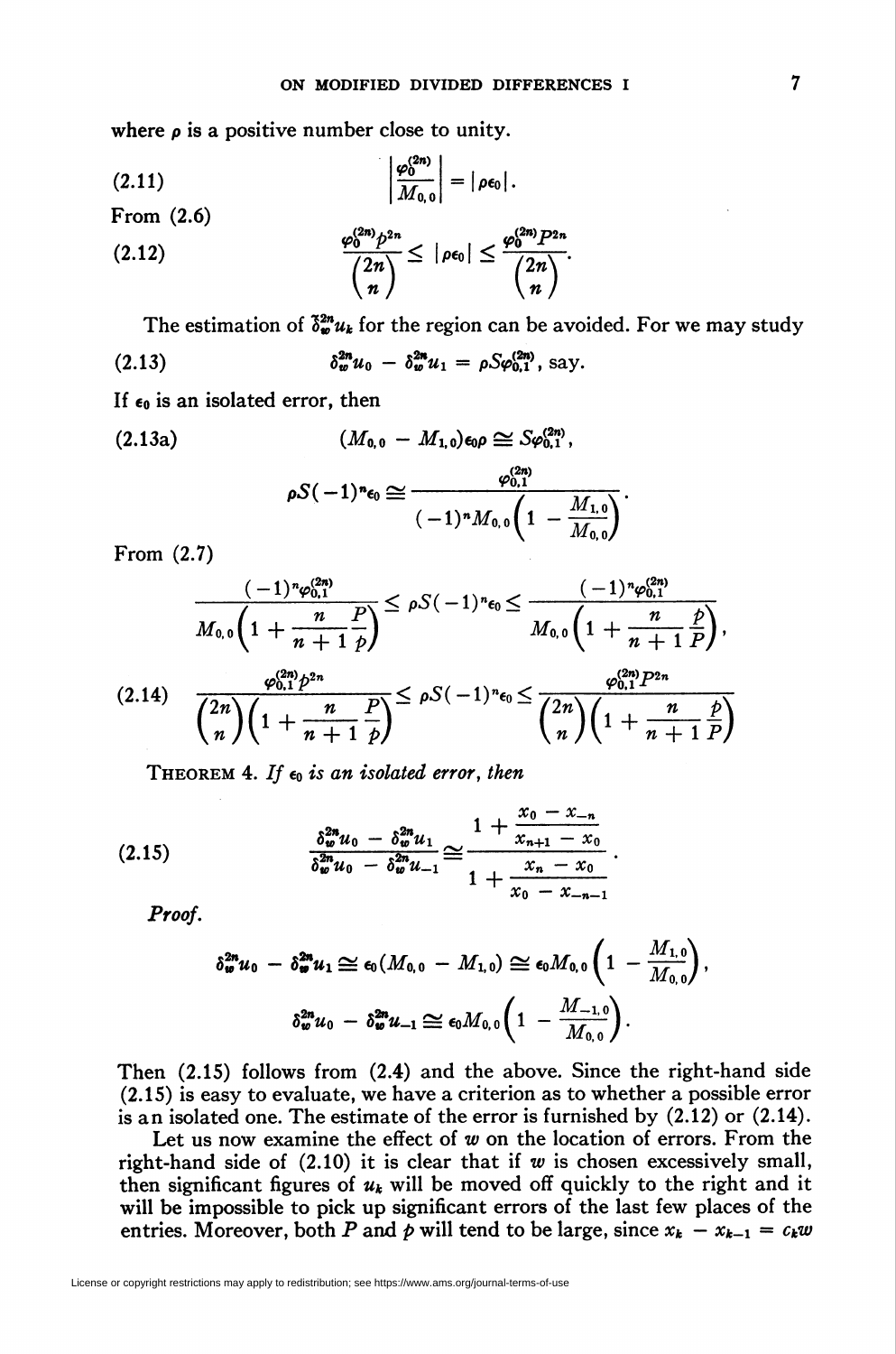is fixed by the given grid for all  $k$ . In that case  $(2.14)$  will furnish a poor estimate of  $\epsilon_0$ , due to the sharp variations in the inequalities. On the other hand, the choice of a very large  $w$  will simply have the effect of magnifying both small and large errors. A desirable  $w$  is one which tests as well as possible all the significant figures of the entries  $u_k$ . For that purpose, w should be chosen as the *average*  $\vert x_k - x_{k-1}\vert$  in the region. For then both P and p will tend to be of the order of magnitude of unity, provided successive intervals vary with reasonable continuity.

If w is chosen as the average of the values  $x_k - x_{k-1}$ , then there may be some regions where P is relatively large with respect to  $w$ ; and other regions where  $P$  is quite small. The question arises: If there is an error of Type (b), will (2.13) show it? From (2.13a) and (2.3) it is clear that  $\varphi_{1,0}^{(2n)}$  will tend to be small in regions where the intervals  $x_k - x_{k-1}$  are *large* with respect to the average interval of the space. Hence a small error will not show up. If the spread between  $P^{2n}$  and  $p^{2n}$  is small, in such a region then (2.14) can be used, to examine critically a fairly small  $\varphi_{0,1}^{(2n)}$ . However, if an isolated group of  $k < n$  intervals is excessively large, then p and P will vary considerably, and the work of testing every doubtful entry may become too laborious. By the same considerations, a region where the values of  $x_k - x_{k-1}$ are excessively small with respect to the average will show a big error magnification, and such errors will be readily traceable. Example 2 illustrates some features of error patterns.

If P varies much from  $\phi$ , the inequalities given here will not offer a good estimate of the magnitude of an isolated error. However, from Theorem 1 it is assured that a sufficiently large error will show up, because of sign variation in the vicinity of an error, if the magnitude of the modified divided difference is of lower order than the error. Small errors, on the other hand, can be masked by the rounding errors in the vicinity, often to a greater degree than in the case of equally spaced entries.

Let us now examine briefly the consequences of Theorem 3. In ordinary differences, where all  $c_k$  are unity, the numerical value of  $M_{0,0}$  increases with  $n$ . Thus the magnification of an error increases in successive differences. If differences of high enough order are taken and the interval is sufficiently small for the correct differences to fall off numerically, an isolated error will be noticed more and more in successive differences. To have this property carry over to regions where all  $c_k$  are not equal to unity, Theorem 3 requires that no  $c_k$  be numerically greater than  $2\lceil (n + \frac{1}{2})/(n + 1) \rceil$ <sup>t</sup>. Thus in regions where the intervals between successive entries are numerically larger than twice the average interval in the region, successive differencing will not tend to magnify the error, and so detection of the error may become difficult. It would also be desirable to have the ratio  $|M_{\pm 1,0}/M_{0,0}|$  as small as possible. If the  $c_k$  are all equal to unity, this ratio is  $n/(n + 1)$  for the difference of order  $2n$ . Hence with increasing n, this ratio is so close to unity as not to offer much help in the variation of magnification even if all  $c_k$  are unity. However, the fact that the sign of  $M_{\pm 1,0}/M_{0,0}$  is always negative is of the utmost importance. For even if this ratio is numerically close to unity, the fact that successive  $M_{k,0}$  differ in sign will help in detecting an error especially so in regions where  $|M_{0,0}|$  increases with *n*.

Although attention was fixed on even central differences, the main characteristics apply also to differences of odd order.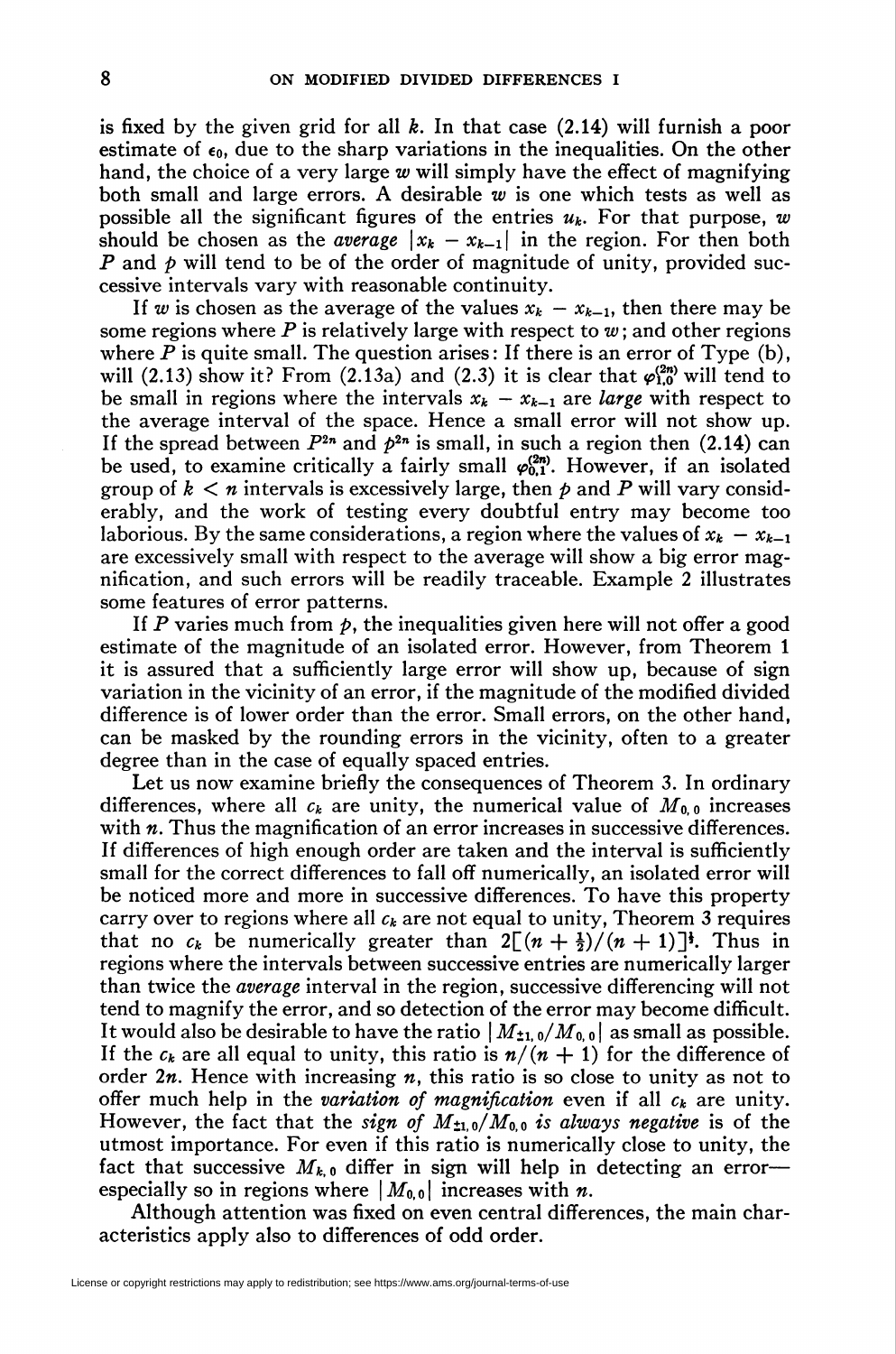The following examples are instructive.

Example 1

(a) Unmodified Divided Differences of  $Y_0(x)$ 

| x                                                                                    | $Y_0(x)$                                                                                                                                    |                                                                                                                     |                                                                                                                          |                                                                             |                                                                                  |                                              |                              |
|--------------------------------------------------------------------------------------|---------------------------------------------------------------------------------------------------------------------------------------------|---------------------------------------------------------------------------------------------------------------------|--------------------------------------------------------------------------------------------------------------------------|-----------------------------------------------------------------------------|----------------------------------------------------------------------------------|----------------------------------------------|------------------------------|
| 1.00<br>1.04<br>1.05<br>1.08<br>1.20<br>1.25<br>1.28<br>1.32<br>1.37<br>1.41<br>1.44 | .08825696<br>.11881884<br>.12624806<br>.14804063<br>.22808350<br>.25821685<br>.27542283<br>.29736448<br>.32321351<br>.34252663<br>.35651952 | .7640470<br>.742922<br>.7264190<br>.6670239<br>.6026670<br>.5735327<br>.5485412<br>.5169806<br>.4859780<br>.4622297 | $-.42250$<br>$-.41258$<br>$-.395967$<br>$-.378570$<br>$-.364179$<br>$-.357021$<br>$-.350673$<br>$-.344473$<br>$-.339261$ | .124<br>.1038<br>.086985<br>.071895<br>.05965<br>.05290<br>.04769<br>.04343 | $-.10$<br>$-.0800$<br>$-.06561$<br>$-.05102$<br>$-.0397$<br>$-.0326$<br>$-.0266$ | .1<br>.0600<br>.0540<br>.0390<br>.034<br>.03 | $-.021$<br>$-.047$<br>$-.02$ |

Comment. In obtaining the unmodified divided differences, the computer was instructed to retain in  $[x_i x_{i+1} \cdots x_{i+n+1}]$  the same number of significant figures as there were in  $\begin{bmatrix} x_i x_{i+1} & \cdots & x_n \end{bmatrix} - \begin{bmatrix} x_{i+1} & \cdots & x_{n+1} \end{bmatrix}$ . Another reasonable method is to retain in a column only the number of significant figures that are common to most entries in the column. The difficulty here is that the computer does not know, until the column is finished, what this common number should be.

(b) Modified Divided Differences of  $Y_0(x)$ , in Units of the 8th Decimal Place

| $w = 0.044$                                                                          |                                                                                                                                             |                                                                                                            |                                                                                                                   |                                                              |                                                                    |                                        |                                            |
|--------------------------------------------------------------------------------------|---------------------------------------------------------------------------------------------------------------------------------------------|------------------------------------------------------------------------------------------------------------|-------------------------------------------------------------------------------------------------------------------|--------------------------------------------------------------|--------------------------------------------------------------------|----------------------------------------|--------------------------------------------|
| x                                                                                    | $Y_0(x)$                                                                                                                                    | $\boldsymbol{\delta_w}$                                                                                    | $\delta_w^2$                                                                                                      | $\delta_{1p}^3$                                              | $\delta_w^4$                                                       | $\delta_{w}{}^{5}$                     | $\delta_w^6$                               |
| 1.00<br>1.04<br>1.05<br>1.08<br>1.20<br>1.25<br>1.28<br>1.32<br>1.37<br>1.41<br>1.44 | .08825696<br>.11881884<br>.12624806<br>.14804063<br>.22808350<br>.25821685<br>.27542283<br>.29736448<br>.32321351<br>.34265263<br>.35651952 | 3361807<br>3268857<br>3196244<br>2934905<br>2651735<br>2523544<br>2413581<br>2274715<br>2138303<br>2033811 | $-163592$<br>$-159751$<br>$-153318$<br>$-146582$<br>$-141010$<br>$-138239$<br>$-135781$<br>$-133380$<br>$-131362$ | 6338<br>5305<br>4446<br>3675<br>3049<br>2704<br>2437<br>2219 | $-900$<br>$-720$<br>$-590$<br>$-459$<br>$-357$<br>$-293$<br>$-239$ | 198<br>119<br>107<br>077<br>067<br>059 | $\frac{-74}{-11}$<br>$-24$<br>$-8$<br>$-9$ |

Example 2

Modified Divided Differences of  $x<sup>3</sup>$ , in Units of the Fifth Decimal Place

| $w = 0.35$                                                                                                        |                                                                                                                                                                                              |                                                                                                   |                                                                                                               |                                           |                                       |
|-------------------------------------------------------------------------------------------------------------------|----------------------------------------------------------------------------------------------------------------------------------------------------------------------------------------------|---------------------------------------------------------------------------------------------------|---------------------------------------------------------------------------------------------------------------|-------------------------------------------|---------------------------------------|
| $\pmb{\mathcal{X}}$                                                                                               | $x^3$                                                                                                                                                                                        | $\delta_w$                                                                                        | $\delta_w^2$                                                                                                  | $\delta_w{}^3$                            | $\delta_w^4$                          |
| $-2.4$<br>$-2.0$<br>$-1.5$<br>$-1.1$<br>.6<br>$-$<br>$\cdot$<br>$\cdot$<br>.5<br>$\cdot$<br>$\cdot$<br>1.0<br>1.4 | $-13.82400$<br>$-8.00000$<br>$-3.27500$<br>1.33100<br>$\overline{\phantom{0}}$<br>.21600<br>.00100<br>$\overline{\phantom{0}}$<br>.00800<br>.12500<br>.31600<br>.34300<br>1.00000<br>2.74400 | 509600<br>330750<br>170100<br>78050<br>15050<br>1050<br>13650<br>66850<br>9450<br>76650<br>152600 | $-139106$<br>$-124950$<br>$-71595$<br>44100<br>12250<br>$-$<br>14700<br>93100<br>$-200900$<br>117600<br>75950 | 11434<br>40016<br>20621<br>25725<br>25725 | 22231<br>$-14291$<br>4203<br>$\bf{0}$ |

License or copyright restrictions may apply to redistribution; see https://www.ams.org/journal-terms-of-use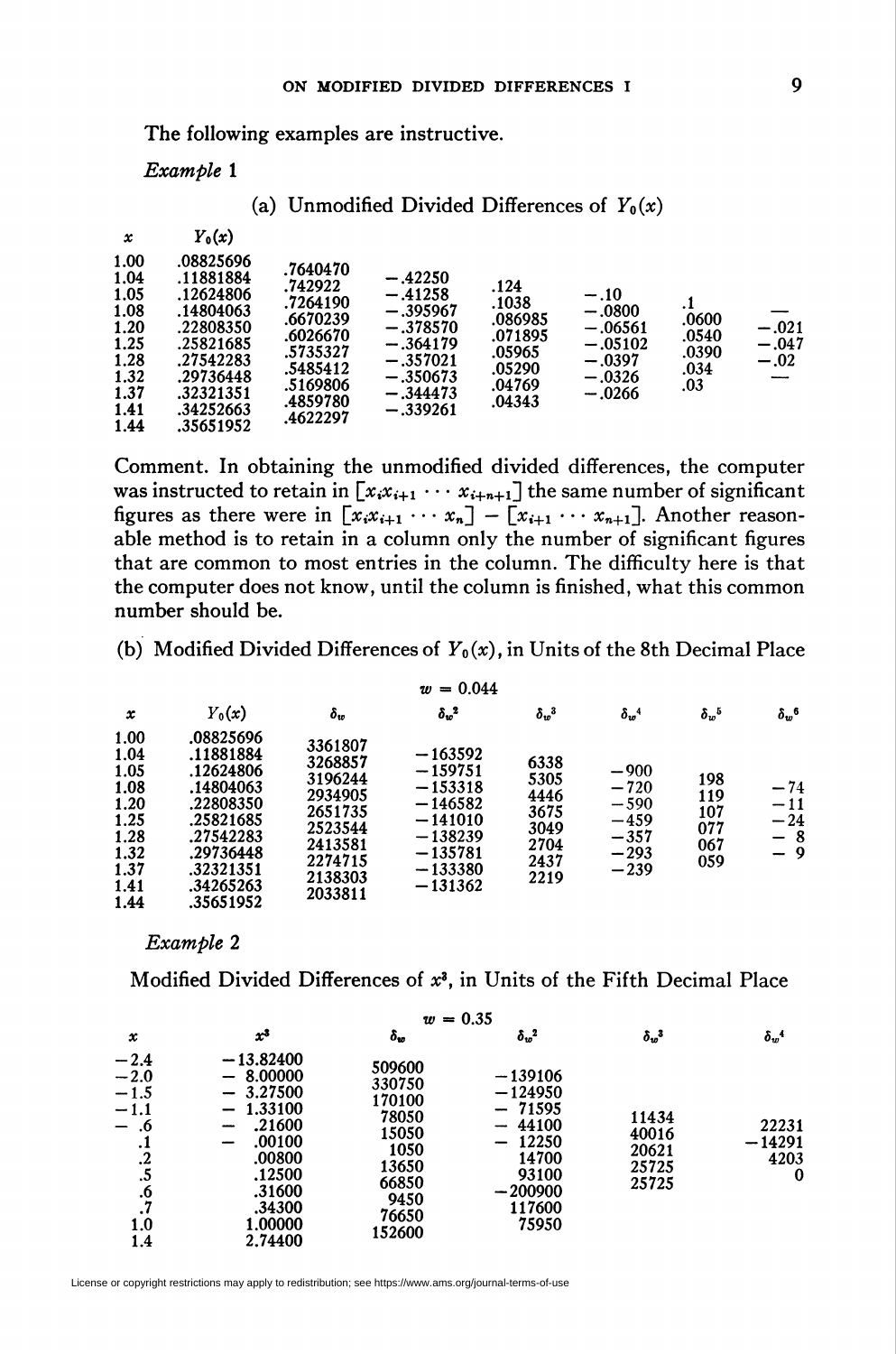Comments on Example 2. The entries corresponding to  $x = -1.5$  and 0.6 contain errors of the same magnitude. Yet the error in  $u(0.6)$  is already evident from  $\delta_{\nu}^2 u$ , but not so the error in  $u(-1.5)$ . This illustrates the fact that errors are magnified most in regions where the intervals  $c_kw$  are small with respect to  $w$ . Let

$$
x = .6 = x_0
$$
,  $n = 1$ ; then  $\frac{x_0 - x_{-1}}{x_2 - x_0} = 1/4 = \frac{x_1 - x_0}{x_0 - x_{-2}}$ 

using (2.15),

$$
\left(1+\frac{x_0-x_{-n}}{x_{n+1}-x_0}\right)\bigg/\left(1+\frac{x_n-x_0}{x_0-x_{-n-1}}\right)=1.
$$

From the table of differences, the left-hand side of (2.15) for this example is equal to

$$
\frac{-3.185}{-2.940} = 1.08
$$

Hence the error appears to be an isolated one.

Let us now consider what information can be obtained from (2.12) about the nature of the error. In the usual case, the true value of  $\delta_{\omega}^{(2n)}$  is unknown, and  $\varphi_0^{(2n)}$  is estimated from adjacent differences. In the present case, the second differences at  $x = 0.1$  and 0.2 warrant a guess that the second modified difference at  $x = 0.6$  is about 0.4. This is based on the assumption that the correct third modified difference in the region is about 0.25. Since, from (1.6),

$$
\begin{bmatrix} w; x_0x_1x_2x_3 \end{bmatrix} \frac{(x_3-x_0)}{3w} + \begin{bmatrix} w; x_0x_1x_2 \end{bmatrix} = \begin{bmatrix} w; x_1x_2x_3 \end{bmatrix}
$$

and  $(x_3 - x_0)/3w$  is approximately  $\frac{1}{2}$  in this region, we have, applying the above formula twice,

$$
\delta_w^2 u \simeq 0.15 + 0.25 = 0.4, \text{ at } x = 0.6.
$$

Using the above estimate in (2.12) we arrive at the following calculations:

$$
P = .86
$$
;  $p = .285$ ;  $P^2 = 0.74$ ;  $p^2 = 0.081$ ,  
 $|\varphi^{(2)}| \approx |-2.009 - 0.4| = 2.409$ ;  $|\varphi^{(2n)}/\binom{2n}{n}| \approx 1.205$ .

Thus (2.12) implies

$$
1.205(.081) \le |\epsilon| \le 1.205(.74);
$$
 or  $0.097 \le |\epsilon| \le 0.90.$ 

The true error does lie between the above limits, but the actual size of the error must be obtained from recomputation. The important fact to observe is that the pattern of the second differences correctly shows that  $u(0.6)$  is in error.

The error in  $u(-1.5)$  shows up in the fourth difference. *Example* 3. The following four values of  $f(y)$  are available.

|              | f(v)           | Δ         | Δª    |
|--------------|----------------|-----------|-------|
| 3.7416573868 | $+.00824$ 2550 |           |       |
| 3.777        | $+.000035971$  | $-230753$ | $+79$ |
| 3.778        | $-.00019$ 4782 | $-230674$ |       |
| 3.779        | $-.00042$ 5456 |           |       |